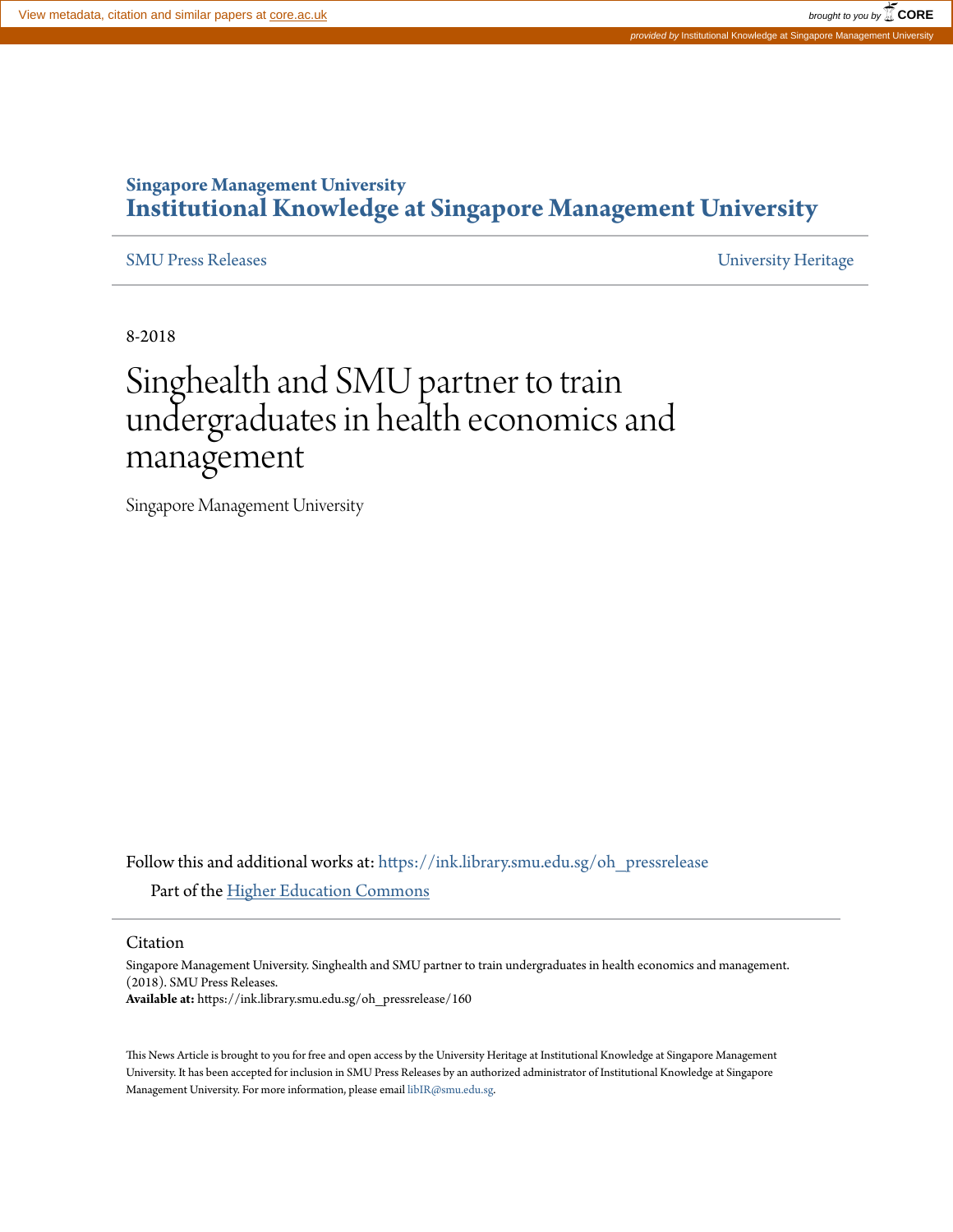



# **MEDIA RELEASE**

#### **SingHealth and SMU Partner to Train Undergraduates in Health Economics and Management**

 *First-of-its-kind Health Economics and Management second major to commence in January 2019 with planned class of 45 undergraduates* 

**Singapore, 14 August 2018** – SingHealth and the Singapore Management University (SMU) are embarking on a partnership to train the university's undergraduates in the new Health Economics and Management (HEM) second major. Dr Amy Khor, Senior Minister of State for Health witnessed the inking of the Memorandum of Understanding (MOU) between the partners today at the opening ceremony of the Singapore Healthcare Management Congress.

The collaboration, which aims to nurture a pipeline of local graduates who are equipped with knowledge in healthcare administration, is the first-of-its-kind in Singapore.

Commencing in January 2019, the programme is open to all SMU students in their first or second year of study. The curriculum jointly curated by SMU and SingHealth, covers areas that are of increasing importance in the healthcare sector including Health Systems and Policy, Applied Analytics in Healthcare Management, Operations and Supply Chain Management as well as Medical Sociology. (Refer to Annex for the full list of modules)

Beyond the classroom setting, students will undergo a 10-week or six-month internship programme at SingHealth's healthcare institutions.

Professor Ivy Ng, Group Chief Executive Officer, SingHealth, said, "The internship will provide the students with opportunities to observe what they have learnt in school being applied in practice in real-life healthcare settings. More importantly, they will acquire valuable hands-on experience to prepare them to be effective healthcare administrators under the guidance and mentorship of our experienced healthcare staff. We are excited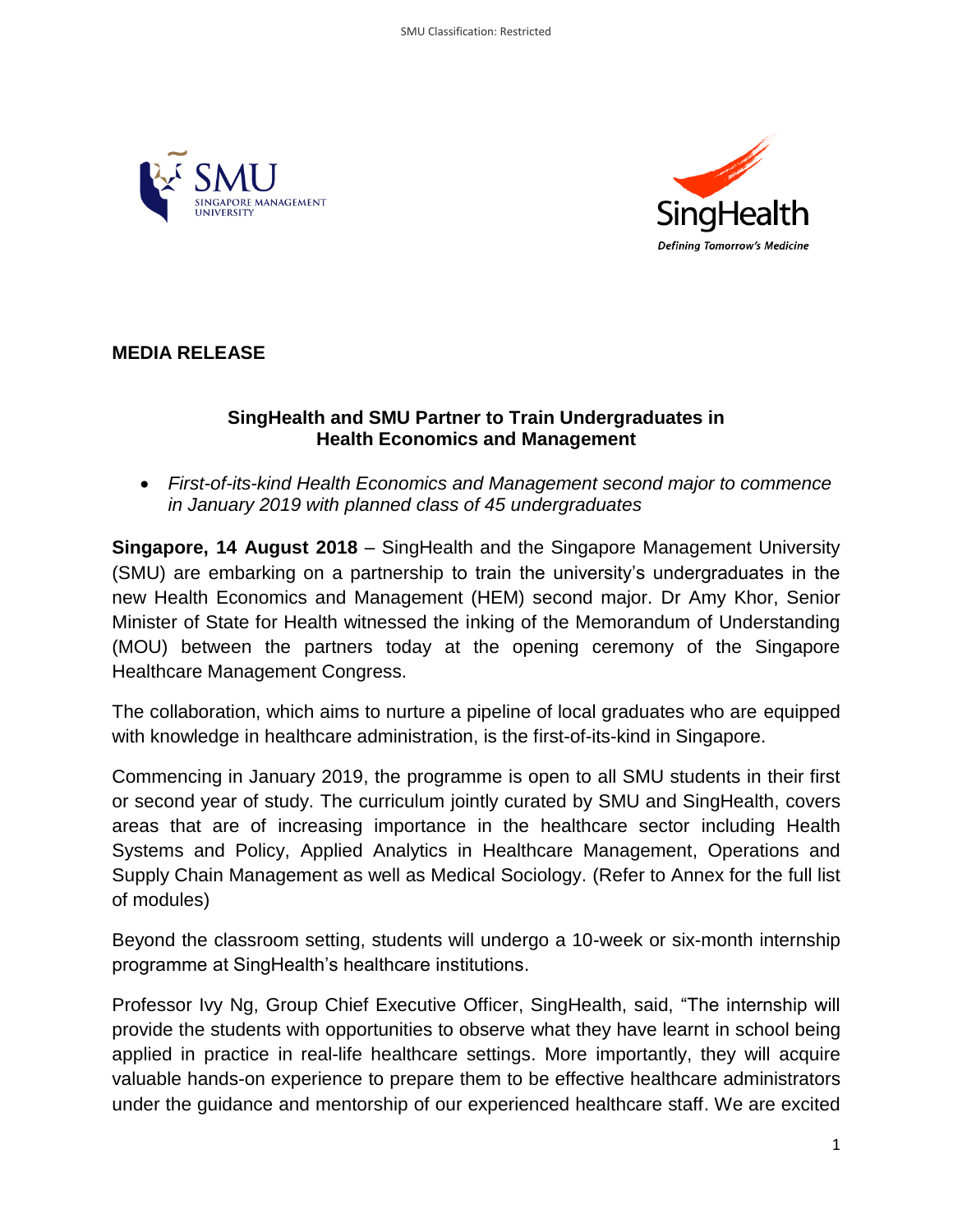to partner SMU in this important endeavor to groom the next generation of healthcare administrators, who will play a critical role in shaping the future of healthcare."

Prof Lily Kong, SMU Provost and Lee Kong Chian Chair Professor of Social Sciences, said: "SMU is delighted to partner with SingHealth to incorporate practice-based learning in the new major in Health Economics and Management. Our close collaboration presents an opportunity for students to learn best practices and work on real industry challenges in SingHealth's vast network of healthcare institutions. In line with SMU's strong emphasis on experiential learning, this work-based learning programme equips students with practical skills and knowledge, valuable first-hand experience of the healthcare environment, and enriches their understanding of the industry's multi-faceted demands and opportunities."

This is the second formal training partnership between SingHealth and SMU. In 2009, the SMU-SingHealth Graduate Diploma in Healthcare Management & Leadership was launched to groom healthcare leaders by equipping them with healthcare management and business leadership skills. To date, 216 clinicians and healthcare administrators from Singapore and the region have graduated from the programme. This year will see the 10<sup>th</sup> cohort of 22 participants undergo the 5 month programme from June to October 2018.

#### **Singapore Healthcare Management Congress 2018**

The MOU was signed at the opening ceremony of the  $8<sup>th</sup>$  Singapore Healthcare Management Congress, held at the Sands Expo and Convention Centre. More than 1,400 healthcare administrators from Singapore and the region will attend the three-day congress from 14-16 August 2018.

The annual event is the leading platform in the region for healthcare administrators to share best practices in hospital operations, supply chain management, risk management, human resource, service quality, finance and healthcare communications.

This year, a record number of 438 posters were submitted by participating institutions including Tan Tock Seng Hospital, Khoo Teck Puat Hospital, National University Hospital, Farrer Park Hospital as well as institutions under the SingHealth Group. The projects showcase a wide range of innovative practices which have resulted in cost savings, greater efficiency as well as improvements in patient experience and satisfaction.

### END ###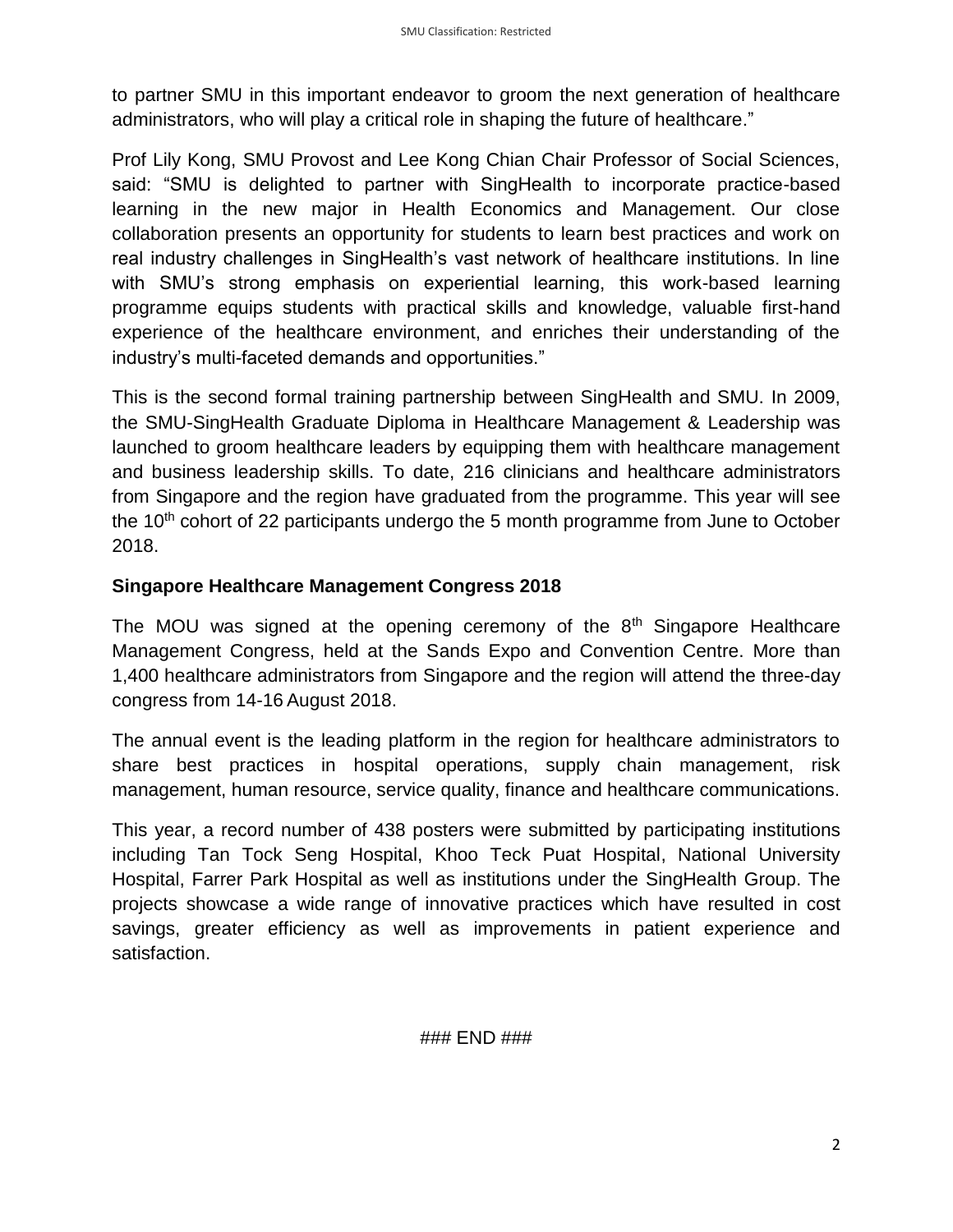#### **Media contacts:**

**SingHealth** Lo Sok Wan Group Communications DID: +65 6377 8048 Mobile: +65 9689 8791 [lo.sok.wan@singhealth.com.sg](mailto:lo.sok.wan@singhealth.com.sg) 

**Singapore Management University**  Valerie Won Corporate Communications DID: +65 6828 0020 Mobile: +65 9734 2969 [valeriewon@smu.edu.sg](mailto:valeriewon@smu.edu.sg)

## **About Singapore Health Services (SingHealth)**

The SingHealth Duke-NUS Academic Medical Centre draws on the collective strengths of SingHealth and Duke-NUS Medical School to drive the transformation of healthcare and provide affordable, accessible, quality healthcare. With over 40 clinical specialties, a network of acute hospitals, national specialty centres, polyclinics and community hospitals, it delivers comprehensive, multi-disciplinary and integrated care. In 2018, the Sengkang General Hospital and Sengkang Community Hospital will be completed to serve the community in the north-east of Singapore. To enhance community care, the new Outram Community Hospital on SGH Campus will be completed in 2020.

For more information, please visit: [www.singhealth.com.sg](http://www.singhealth.com.sg/)

#### **Members of the SingHealth group**

Hospitals (Tertiary Specialty Care):

Singapore General Hospital, Changi General Hospital, KK Women's and Children's Hospital, *Sengkang General Hospital (expected completion: 2018)*

National Specialty Centres (Tertiary Specialty Care):

National Cancer Centre Singapore, National Dental Centre Singapore, National Heart Centre Singapore, National Neuroscience Institute, and Singapore National Eye Centre

#### SingHealth Polyclinics (Primary Care):

Bedok, Bukit Merah, Marine Parade, Outram, Pasir Ris, Punggol, Sengkang, and **Tampines** 

SingHealth Community Hospitals (Intermediate and Long-term Care): Bright Vision Hospital, *Sengkang Community Hospital (expected completion: 2018)*, *Outram Community Hospital (expected completion: 2020)*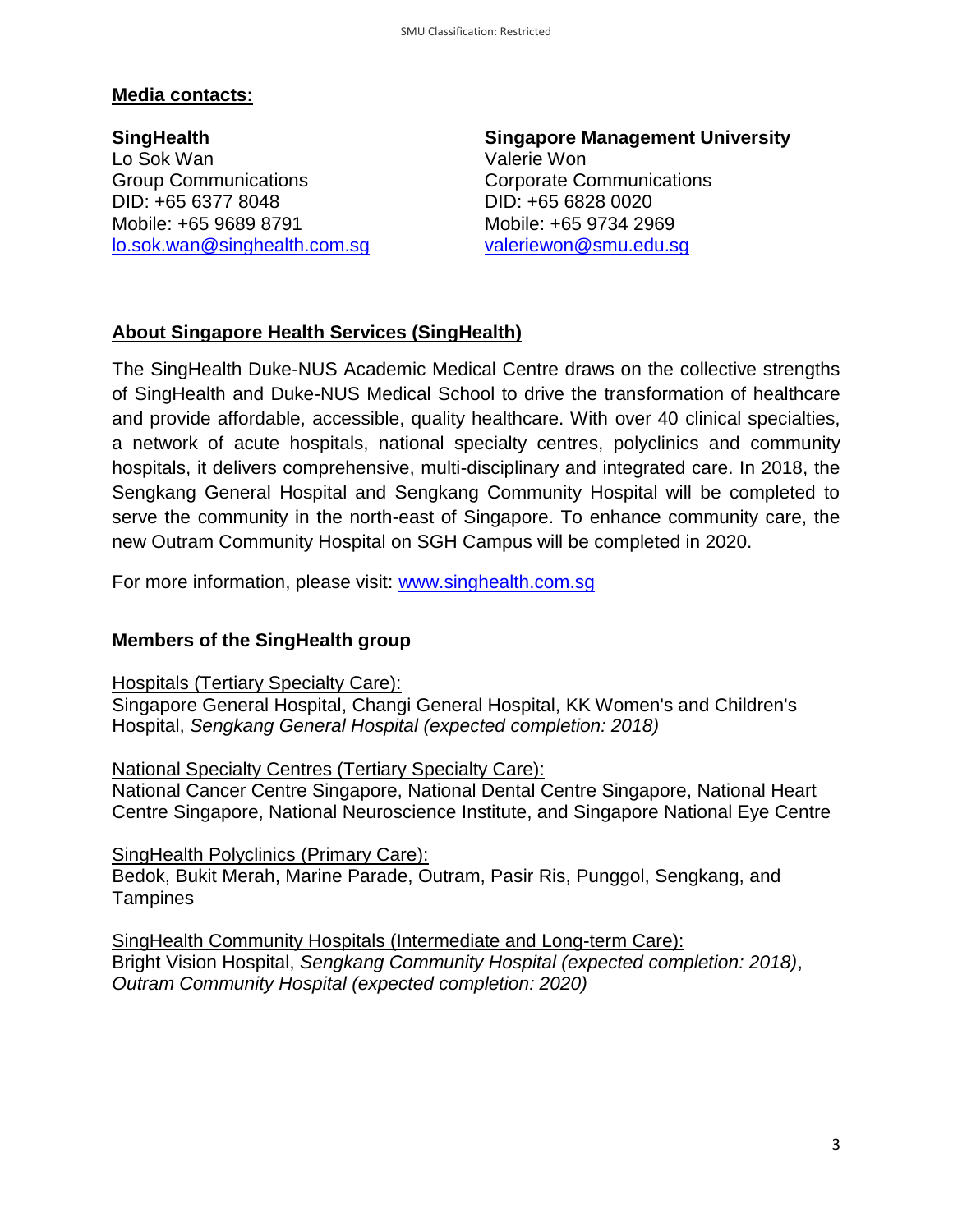#### **About Singapore Management University**

A premier university in Asia, the Singapore Management University (SMU) is internationally recognised for its world-class research and distinguished teaching. Established in 2000, SMU's mission is to generate leading-edge research with global impact and to produce broad-based, creative and entrepreneurial leaders for the knowledge-based economy. SMU's education is known for its highly interactive, collaborative and project-based approach to learning

Home to over 10,000 students across undergraduate, postgraduate professional and post-graduate research programmes, SMU, is comprised of six schools: School of Accountancy, Lee Kong Chian School of Business, School of Economics, School of Information Systems, School of Law, and School of Social Sciences. SMU offers a wide range of bachelors', masters' and PhD degree programmes in the disciplinary areas associated with the six schools, as well as in multidisciplinary combinations of these areas.

SMU emphasises rigorous, high-impact, multi- and interdisciplinary research that addresses Asian issues of global relevance. SMU faculty members collaborate with leading international researchers and universities around the world, as well as with partners in the business community and public sector. SMU's city campus is a modern facility located in the heart of downtown Singapore, fostering strategic linkages with business, government and the wider community.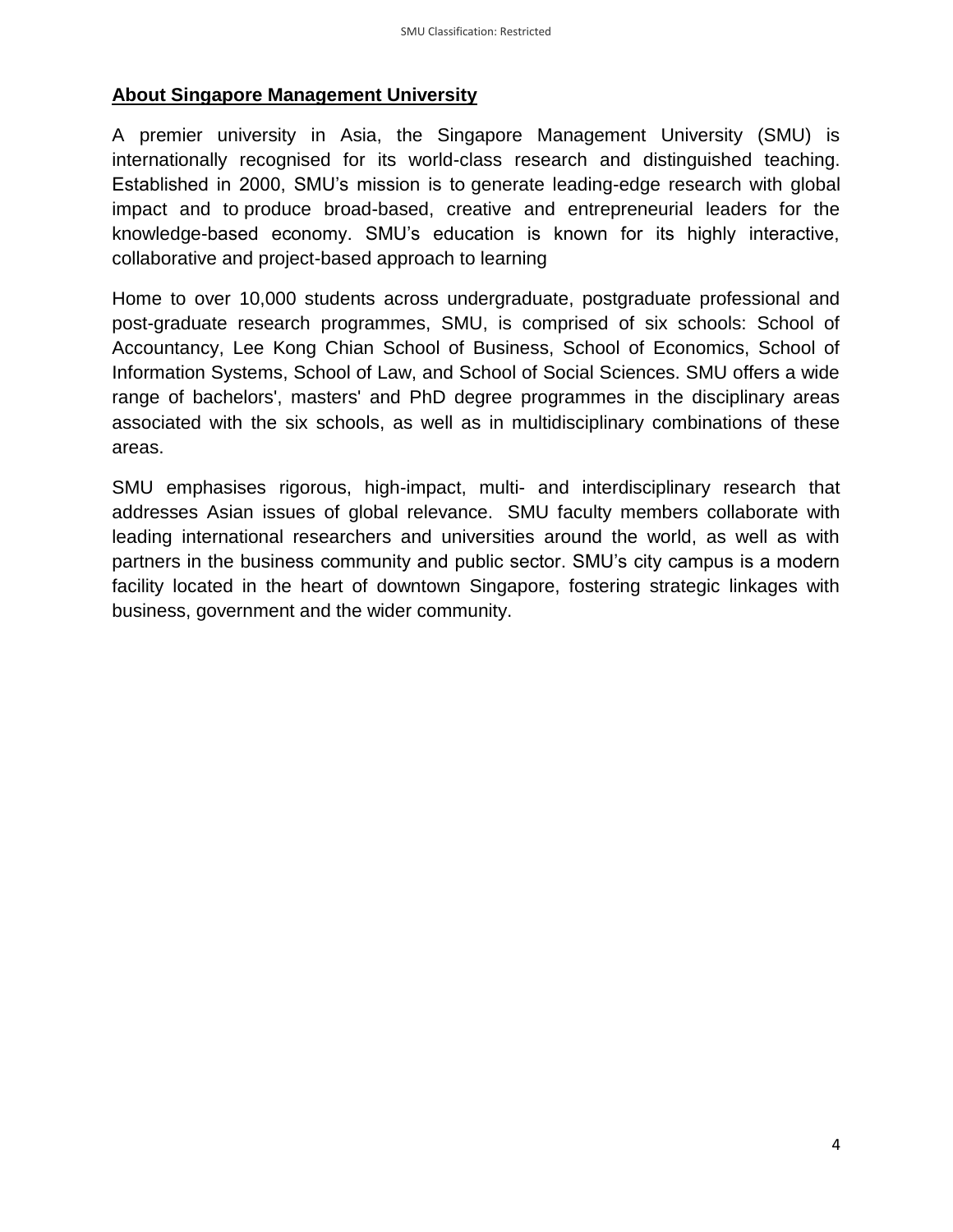# **Annex - Details on Planned Modules under the Health Economics and Management Second Major**

## **A. Compulsory Courses**

#### Health Systems and Policy (co-taught by SingHealth faculty)

This course will examine the diversity of healthcare systems around the world in terms of governance, provision, financing and ownership. Singapore's healthcare system and its evolution will be examined in depth to highlight the health promotion and healthcare philosophies and strategies. This course will also cover the trends in the causes of morbidity and how the demographic transition is likely to affect their relative importance and overall healthcare costs, particularly in a rapidly ageing society such as Singapore's. With respect to the issue of healthcare costs, matters of quality and efficiency of healthcare service delivery will be discussed.

#### Healthcare Management (co-taught by SingHealth faculty)

Topics covered will include the definition, measurement, management and strategic planning of the quality of healthcare services and approaches to paying for healthcare. There will be an investigation of ways to make service delivery more efficient by improving systems and controls and utilising advanced IT systems. The course will also cover the key management principles for preparedness in the event of major disease outbreaks and their control. Besides health risk management in crisis, students will learn strategies and methods for managing public media and containing the level of public anxiety until the situation returns to normalcy. Under strategic planning, the human resource aspects, and interface management between clinicians and administrators will be discussed.

#### **Health Economics**

This course is an introduction to the economics of health and healthcare. Economic concepts and principles are applied to analyse the relationship between healthcare and health outcomes, and to evaluate healthcare policies and their effects. Other topics include the principles underlying the pricing of health insurance; the economic behaviours of physicians, hospitals and pharmaceuticals; market analysis for healthcare industries; the role of government in the provision of healthcare; and issues in healthcare system reform.

#### Introductory Data Analytics in Healthcare

This course introduces students to fundamental concepts in data analytics and big data management for making potential impact on the healthcare industry. Health-related data may be collected from different sources, including patients, hospitals, insurance companies, households, and government. Students will learn how to organise and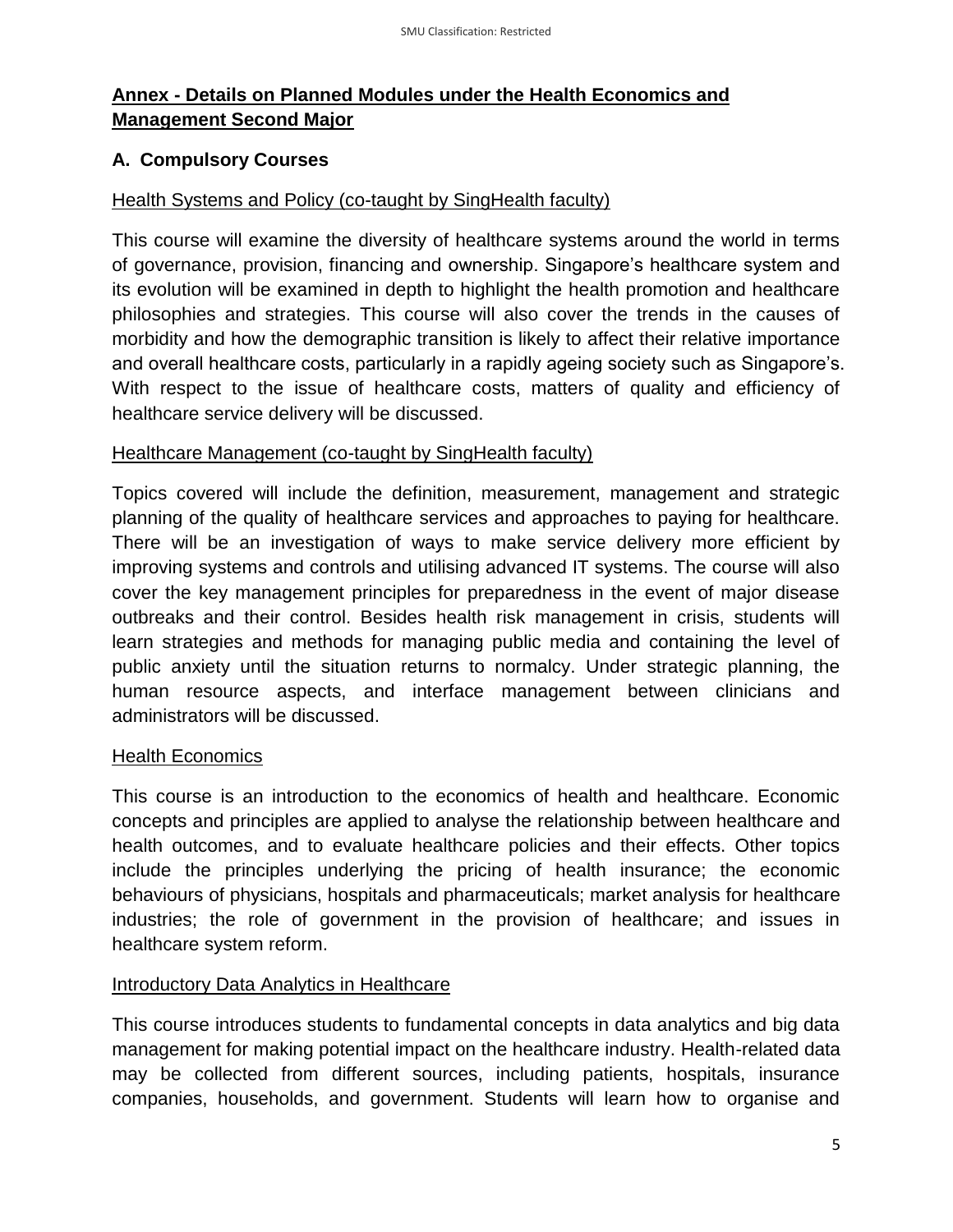visualise the data and how to extract useful information for better provision of healthcare services. The course will include hands-on analysis of health data on different applications, including risk factor analysis, quality of care assessment, medical diagnosis, treatment effect analysis, healthcare operations management, community care, and public health policies.

## **B. Elective Courses (choose 4)**

#### Applied Analytics in Healthcare Management (co-taught by SingHealth faculty)

This course builds on the core course on Introductory Data Analytics in Healthcare. Students will methodologically defined healthcare data analytics projects with practitioners to apply analysis to real-world scenarios such as prevention, diagnosis, curing and caring for patients. Students will be equipped with practical data analytics framework and skills to acquire, transform, classify, mine and visualize data for use by its management, care providers and various stakeholders. The course will also look at how the economic value of healthcare analytics can be quantified. The course will be project based and students will be attached to different health organizations to complete a healthcare data analytics project under the guidance of both academic advisors and experienced practitioners.

## Operations and Supply Chain Management in the Healthcare Sector (co-taught by SingHealth faculty)

It is important for healthcare service providers to minimise the costs of service delivery while maintaining high quality of health care services, patient satisfaction, safety and other important outcome measures. This course provides students with a working knowledge of how IT and algorithmic and system-based methods from operations and supply chain management are applied to optimise resource allocation and scheduling in the healthcare context. Principles of leadership, strategy, and decision-making relevant to the healthcare sector may also be covered.

This will be an SMU-X course which would entail students' hands-on experience in a hospital or an alternative healthcare setting.

#### Financial Accounting

This course covers basic financial reporting requiring the understanding of costings and budget provisions. Simple cost-benefit analysis will be taught, and study of financial statements including cash, income, and balance sheet statements will comprise specific examples of listed hospitals as well as private company reporting treatments. Financial statement ratio and financial health analysis will also be covered, including operational efficiency indicators. Comparisons of performance across firms and within firm across time of specific accounting items will also be covered. The basics of healthcare financing policies and hospital financial management will be included.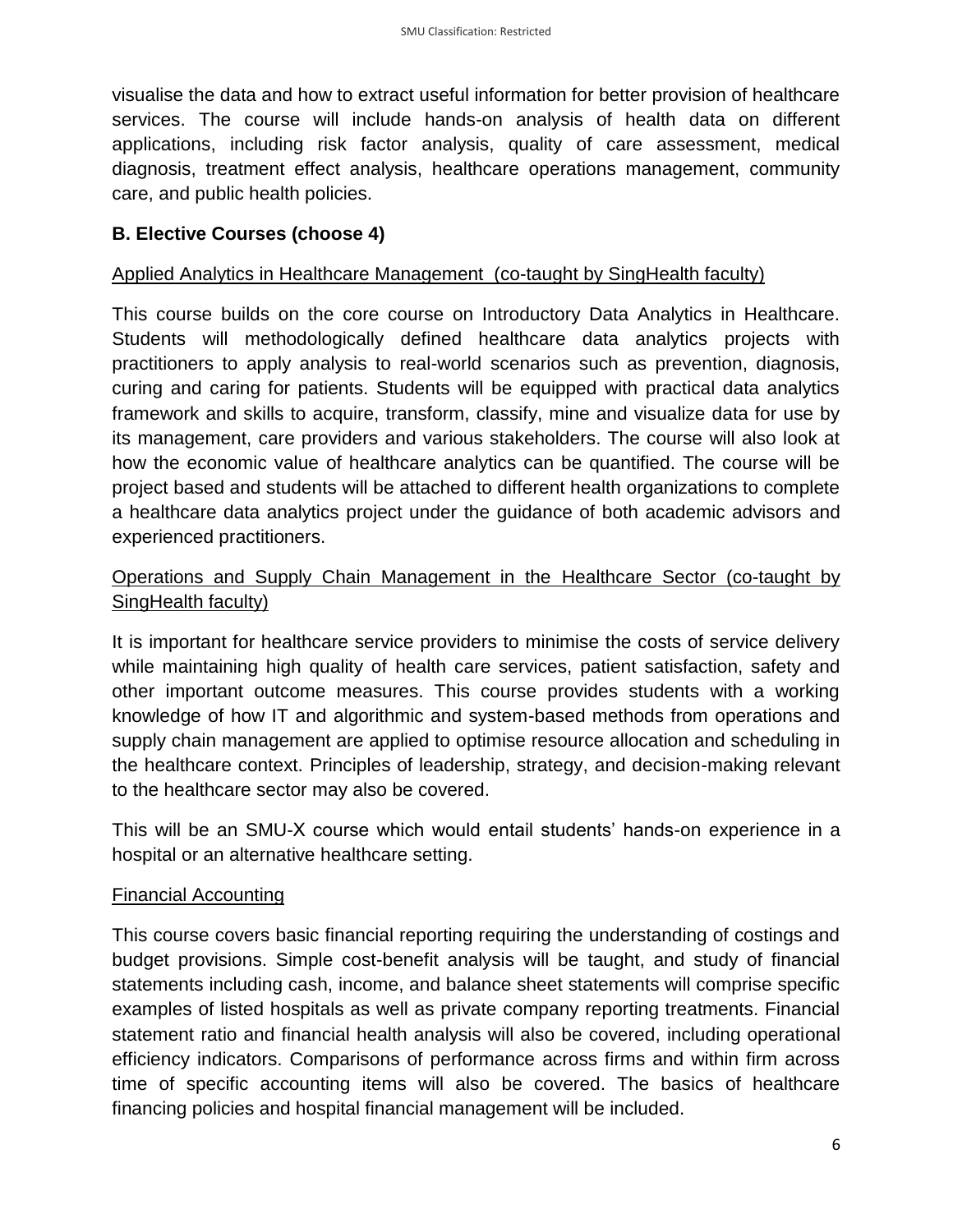#### Economics of Ageing

This course examines population ageing and its economic effects; the challenges and opportunities faced by ageing economies and the policy implications. The course begins with the concepts of population ageing and the current ageing trends across countries. It introduces the demographic transition model and identifies the main drivers of population ageing. The economic effects will be discussed, including the impact of health status, health behaviours and healthcare costs on retirement adequacy. Approaches to health promotion and health intervention at individual, group, community and national levels will be discussed, together with their social determinants.

#### **Health Law and Medical Ethics**

Rapid ageing of Singapore's population has increased the emphasis on quality of healthcare. Coupled with better education and exposure, this has led to a rise in the frequency of litigation in this area. An awareness of health law will aid understanding of the issues, including access to healthcare, the physician-patient relationship, informed consent, medical negligence, medical malpractice, regulation of TCM, the Mental Capacity Act, advanced medical directive and health insurance. The course will also explore the critical relationship between the law and the practice of medicine. In doing so, it will focus on the varied approaches to, and multi-layered interrelationships between, ethics, medicine and law, including basic ethical principles and key legal concepts relating to personhood, autonomy, human rights, sanctity of life and quality of life.

#### Health Psychology

This course is designed to provide students with a foundation in the scientific literature and key concepts related to health psychology. In particular, the course will examine health-related behaviours and evaluate interventions aimed at modifying or promoting these behaviours. Topics will include health and wellness promotion, stress, coping and resilience, and psychological issues with managing chronic and terminal illnesses.

#### Medical Sociology

This course on medical sociology (the sociology of health and illness) focuses on the social construction of well-being and illness, and the influence of the social on health policies. A sociological lens will be used to examine the dynamics of health-seeking behaviour, the doctor-patient relationship, the professionalisation of medicine in general, as well as the role of alternative healing systems in a society where the western biomedical module predominates.